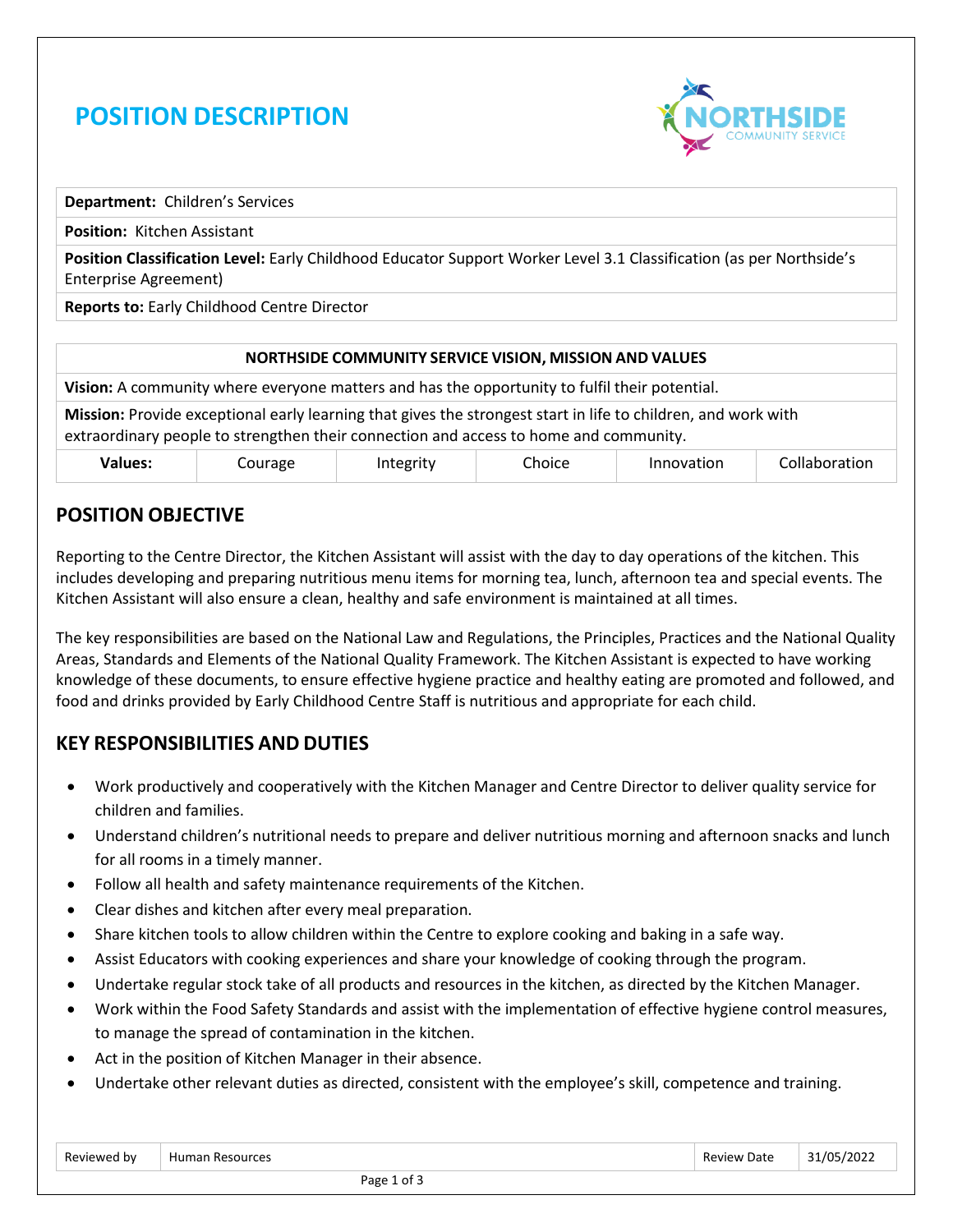• Apply and uphold principles of equity and anti-discrimination in the workplace and adhere to organisational and legislative Health, Safety and Environment requirements.

#### **ESSENTIAL SKILLS, KNOWLEDGE AND EXPERIENCE**

- 1. Knowledge of the National Quality Framework and Standards, the service philosophy of Education and Care with the National Early Years Learning Framework and committed to the implementation of these processes.
- 2. Demonstrated experience in ensuring a safe environment is maintained for children, families and educators, inclusive of adherence to the health and safety regulations.
- 3. Ability to work independently and cooperatively in a team environment.
- 4. Well-developed interpersonal and communication skills to build positive relationships with families and ensure a healthy team environment.
- 5. Demonstrated ability in working well under pressure to meet deadlines and manage priorities.

## **QUALIFICATIONS AND/OR TRAINING**

- Cert III or Diploma in Early Childhood Education (desirable)
- Relevant experience working in an Early Childhood Centre kitchen, or similar environment
- Food Safety, Handling and Hygiene training (desirable)
- First aid training as prescribed in the Education and Care Services National Law Act 2010

## **PHYSICAL REQUIREMENTS/ WORK ENVIRONMENT**

- Prolonged periods of sitting at a desk and working on a computer.
- Regular lifting, manual handling tasks (lifting and moving boxes/items).
- Regular standing and walking.
- Occasionally required to sit, crouch, kneel or reach.

#### **GENERAL EMPLOYMENT INFORMATION**

Northside Community Service is a child-safe organisation. We actively promote the safety and wellbeing of children and all Northside staff are committed to protecting children from abuse or harm.

Northside Community Service is an Equal Opportunity Employer. We value diversity and are committed to workforce diversity and equal opportunity. We recognise that the provision of supportive, safe and harassment free workplace is essential to high performance and promote flexible work, diversity and safety.

All Northside staff and volunteers are required to:

- Act at all times in accordance with the Code of Conduct and all relevant policies and procedures
- Comply with the work health and safety policy & procedure
- Undertake a national police check prior to commencement and every 3 years thereafter
- Undertake screening for suitability to work with children, youth and vulnerable people
- Comply with the National Principles for Child Safe Organisations, the Reportable Conduct Scheme for the ACT and other relevant legislative requirements

#### **SIGNATURE**

Employee signature below indicates the employee's understanding and acceptance of this position description.

| Reviewed by | Human Resources  | <b>Review Date</b> | 31/05/2022 |
|-------------|------------------|--------------------|------------|
|             | Page 2<br>ີ of ∴ |                    |            |